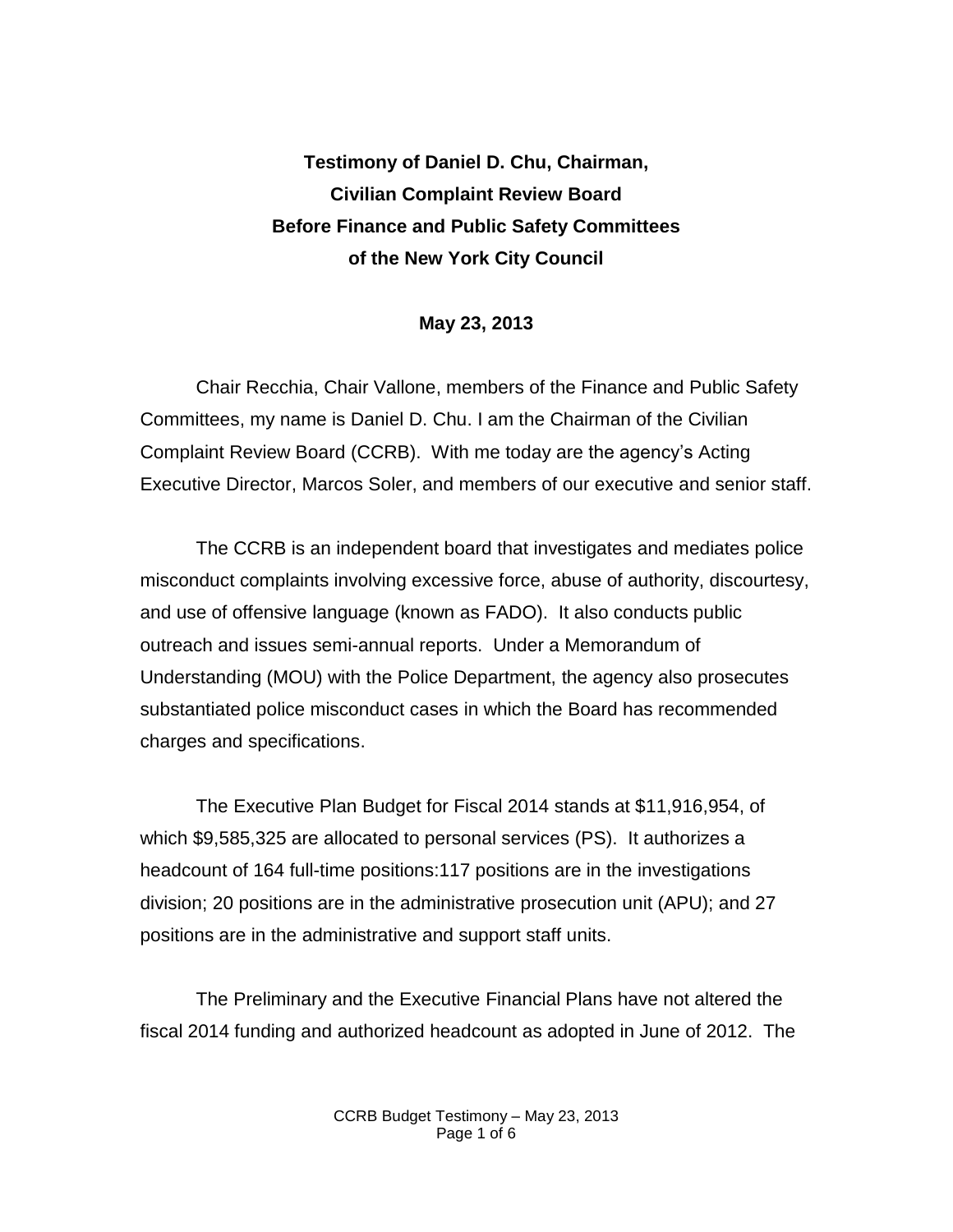CCRB's other than personal services (OTPS) appropriation has remained basically unchanged. Overall, the Board is confident that it has the financial resources needed to perform its core function of investigating and prosecuting complaints in Fiscal 2014. However, the Board feels that, with your support and funding, we could better address two important areas that were subjected to cuts in prior years -- mediation and public outreach.

I here outline these two specific funding requests for five positions, that the Board is seeking from the Council, one in mediation and four in public outreach. But, first, I would like to give you a brief update on the work of our new prosecution unit and our investigations division.

## **The Administrative Prosecution Unit & the Investigations Division Update**

On April 11, 2013, after new agency rules were approved and published in the City Record, the actual transfer of prosecutorial power to the CCRB went into effect. Since then, twenty cases have been assigned to our prosecutors and we have already begun the process of serving officers with charges and specifications. Four factors are contributing to facilitate this transition: the lessons learned during the APU pilot program; the fact that we have hired a group of experienced and motivated prosecutors; the leadership of the Board's APU Committee and the stewardship of our chief prosecutor; and the cooperation we are receiving from the Police Department.

Under the guidance of our deputy executive director for investigations, the investigations division is also making good progress. As we reported in March, Hurricane Sandy had a detrimental impact on our operations as we were displaced from our offices for three months. But, since our return to lower Manhattan, we have reduced our docket and the time it takes to complete an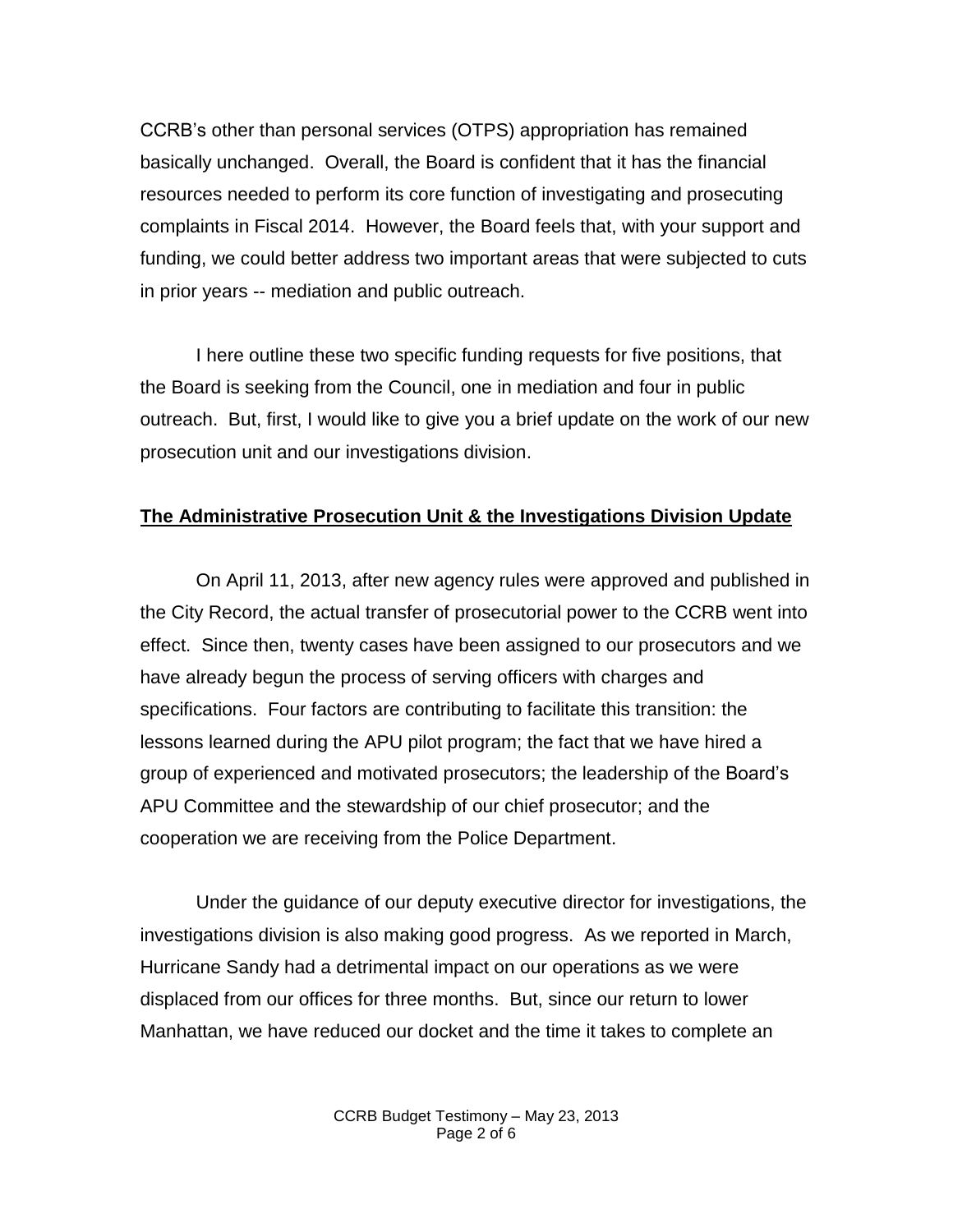investigation. Year-to-date, we have closed 82% more full investigations than in the same period of 2012. The docket of the investigations division has decreased by 28%, from 2,541 cases in January to 1,840 in May. In fact, the open docket is 10% lower than a year ago. In addition, the time it takes to complete a substantiated investigation has decreased by 11%, from 490 days in January to 434 days in May. Although further improvements are needed, the efficiency initiatives that we have implemented are having a positive impact.

### **Requests for Funding**

Since 2008, as a result of the financial crisis that affected our country and our city, the CCRB has suffered staffing reductions. From fiscal 2008 to fiscal 2012, prior to the implementation of the APU, our headcount was reduced by 25%, from 192 to 144 positions. In order to meet the various PEG targets, we made notable cuts to vital parts of our operations - we lost 35 investigators and 13 members of our administrative staff. Our goal is to restore some of those reductions in two essential areas, mediation and outreach. Both programs are part of our Charter mandate.

-- Mediation: Request for one position

Since 2008, we have undertaken a series of initiatives to expand our mediation program. The success of these initiatives has been undermined by the understaffing of the program. In the last three years, more than 1,800 officers and 2,100 civilians have accepted the offer to mediate their complaint. As more officers and civilians agreed to mediate, the total number of cases processed and closed through mediation has increased by more than 50%.. We closed 376 cases in 2011 and 285 in 2012 (even though our operations were severely disrupted by Superstorm Sandy) compared to 192 cases in 2008. It is not just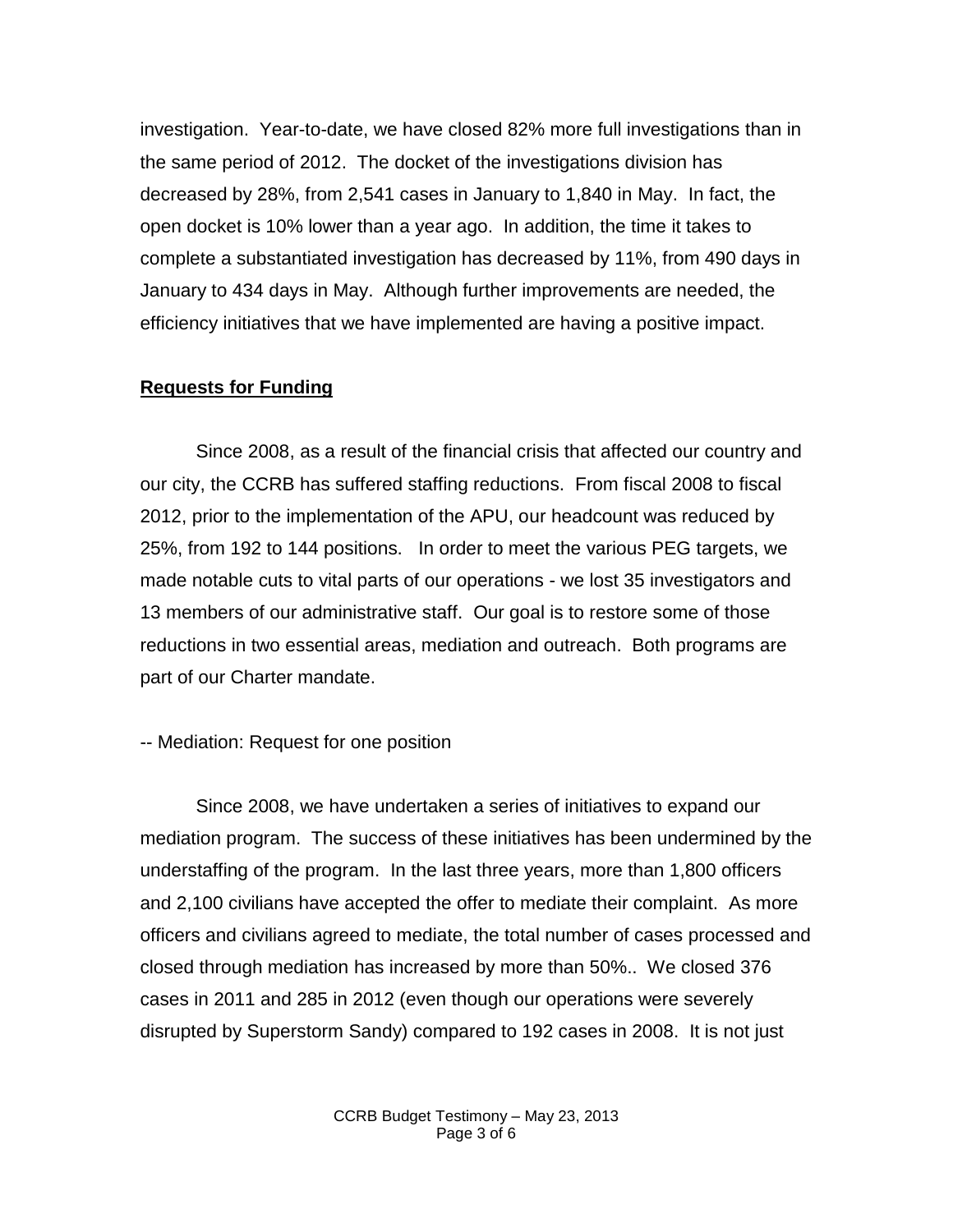the number of people who have elected to participate in the program that has made the program more relevant. Our data also shows a great deal of satisfaction from both officers and civilians who participated in the process. In the last three years, the successful resolution rate has been at 94%. We have also found that officers who participated in mediation were less likely to receive a subsequent complaint.

Although the number of cases referred to the mediation unit has increased drastically, the number of staff members processing these cases has remained unchanged. The mediation unit is currently staffed by only a director and three coordinators. As a result, the time it takes to process a mediated complaint has increased by 20%, from 167 days in 2008 to 250 days in 2013. In this past year, the open docket of the mediation unit has increased from 235 to the current 370 cases. In order to address this backlog stemming from the success of the program, we are asking for funding of an additional mediation coordinator at a yearly cost of \$45,000. The coordinator will help us to reduce both the time it takes to mediate as well as our open docket.

### -- Outreach: Request for four positions

Under the leadership and direction of the Outreach Committee, the Board has one full-time member of staff dedicated to the Charter mandate of "informing the public about the Board and its duties" and developing "an on-going program for the education of the public." The full-time director has, from time to time, received assistance from unpaid college interns. In spite of these staffing restraints, through the dedication of staff members of other units and unpaid interns, the CCRB increased the number of public presentations from 47 in 2008 to 164 in 2011. Due in large part to the difficulties in maintaining that level of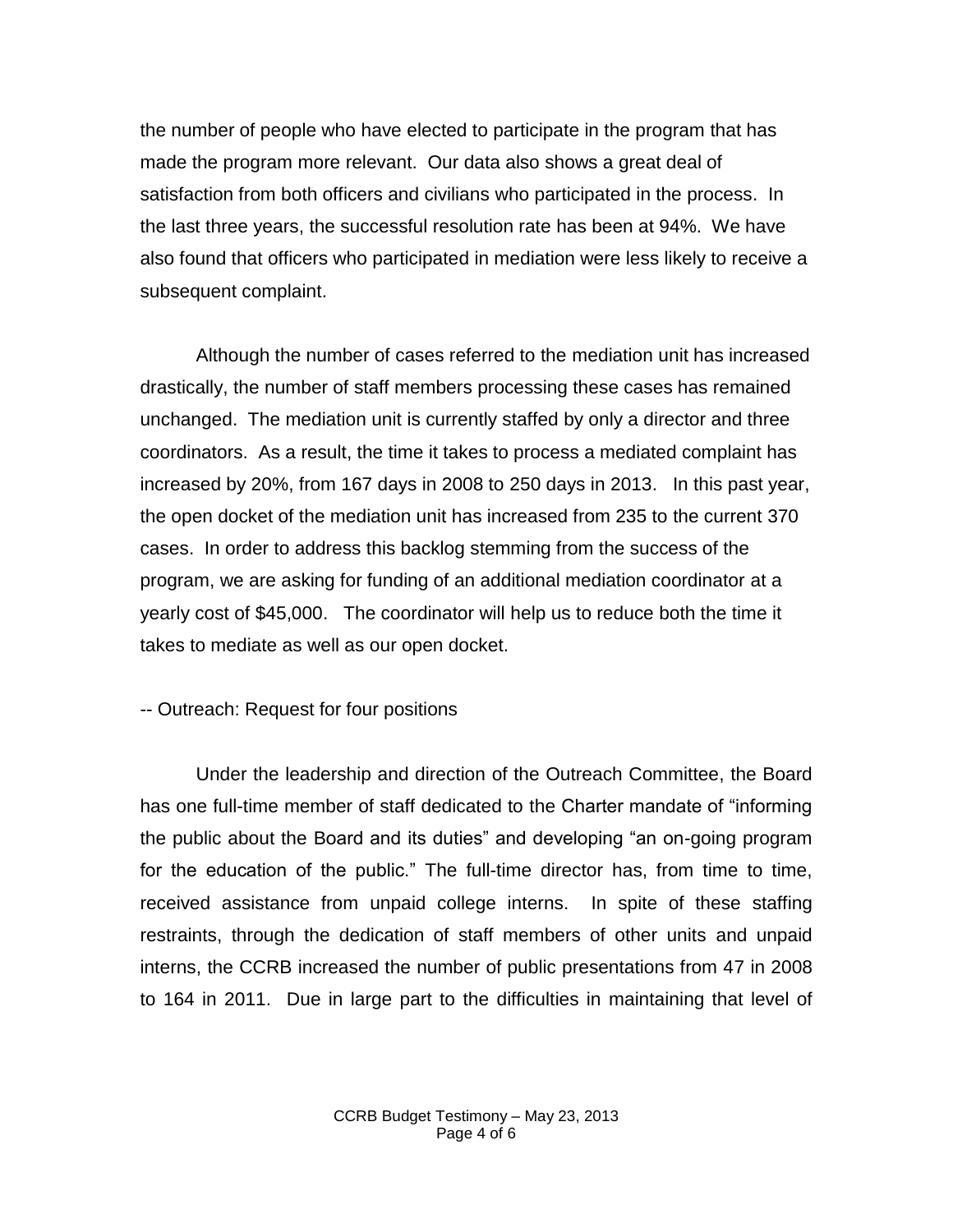intensity without full-time outreach staff, the number of presentations decreased to 100 in 2012.

At the direction of the Board, the outreach unit has also identified three populations for targeted outreach: residents of public housing, immigrants and youth. To ensure that we are reaching these populations, the unit targets some of our activities at communities where these groups are most evident. In addition to the populations identified above, the staff participated in outreach activities at schools, churches and community groups. The Board also tries to utilize those who provide assistance and services to these populations. This year the Board has decided to increase its outreach to the LGBTQ community to address specific issues that have been brought to our attention.

In addition to this type of general outreach, in 2011 and 2012, the CCRB received a grant to enhance the scope of its outreach program. The grant was provided by the New York City Community Trust Fund and funded the CCRB's "Ambassador Program." The CCRB partnered with the East River Development Alliance (ERDA) and gave internships to young residents of the public housing developments of District 1 in western Queens (including Astoria Houses, Queensbridge Houses, Ravenswood Houses, and Woodside Houses). The terms of the grant have now expired.

Due to the success of the Ambassador Program and our general outreach program, the Board seeks to replicate and extend these initiatives. We are requesting that four new positions be created in the outreach unit so that this unit has the proper infrastructure in place to run such programs throughout the city as mandated by law.